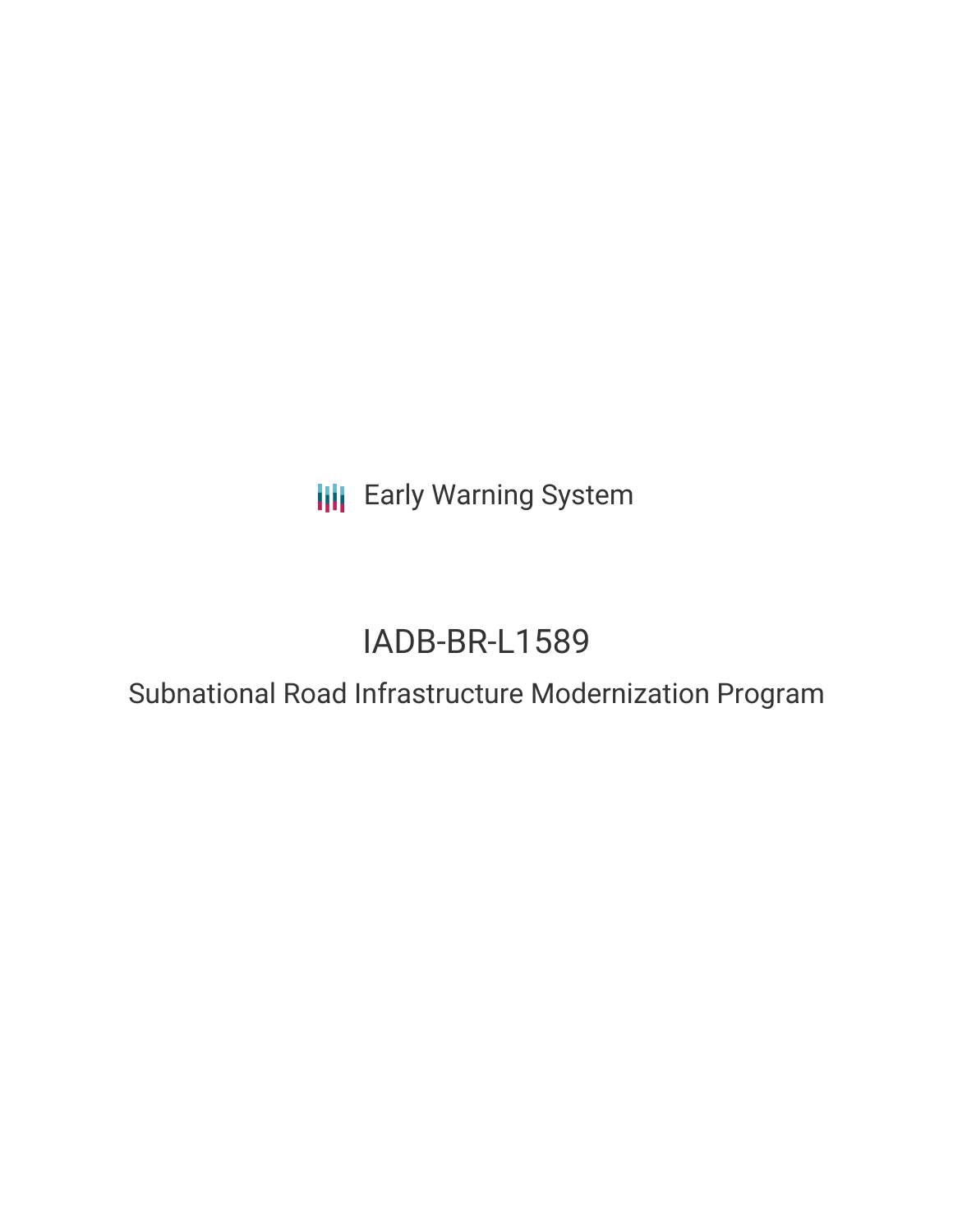### **Quick Facts**

| <b>Countries</b>               | <b>Brazil</b>                          |
|--------------------------------|----------------------------------------|
| <b>Specific Location</b>       | State of Ceará                         |
| <b>Financial Institutions</b>  | Inter-American Development Bank (IADB) |
| <b>Status</b>                  | Proposed                               |
| <b>Bank Risk Rating</b>        | B                                      |
| <b>Borrower</b>                | Goverment of Brazil                    |
| <b>Sectors</b>                 | Infrastructure, Transport              |
| <b>Investment Type(s)</b>      | Loan                                   |
| <b>Investment Amount (USD)</b> | \$150.00 million                       |
| <b>Project Cost (USD)</b>      | \$150.00 million                       |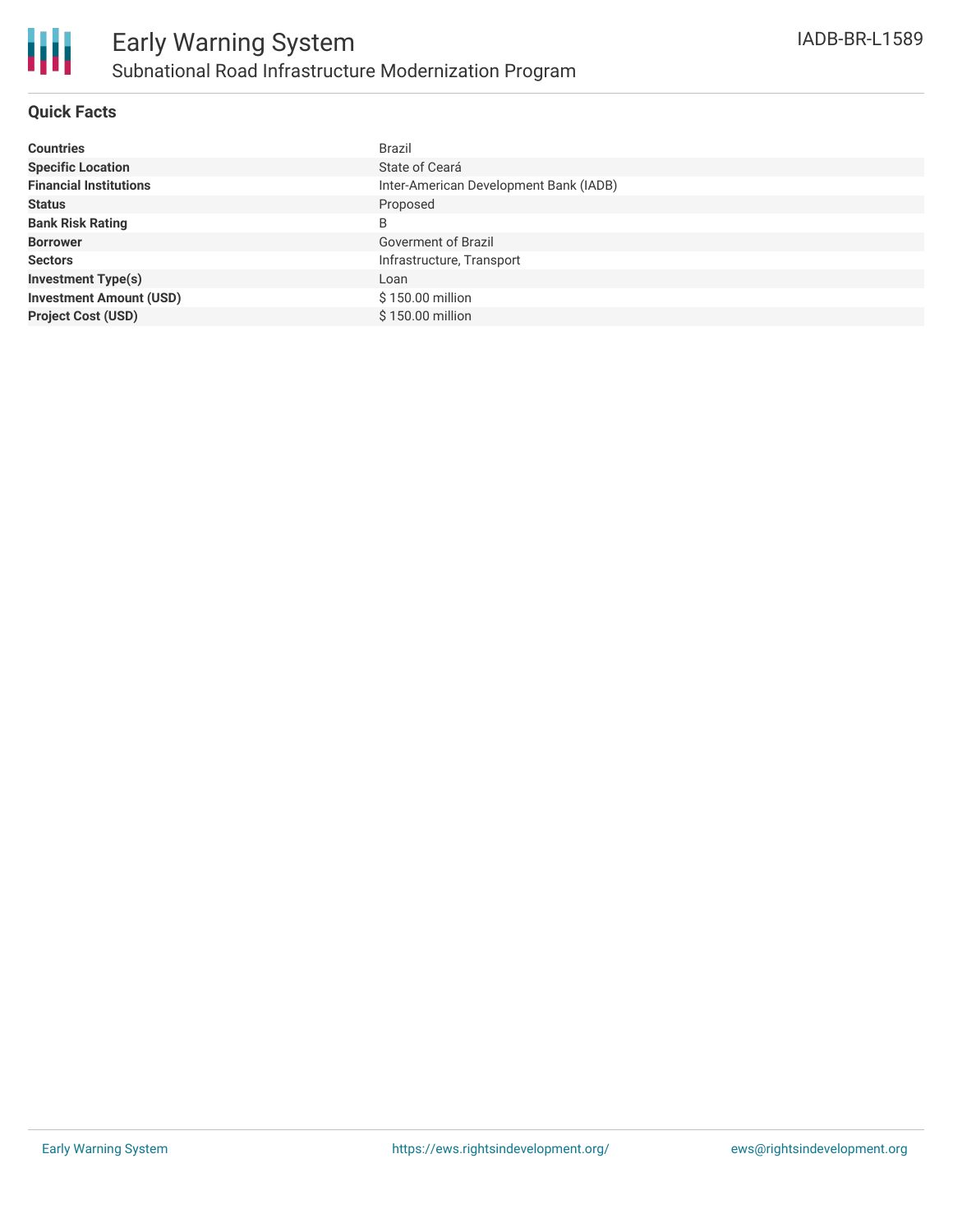

### **Project Description**

The general objective is to contribute to the economic and social development of the State of Ceara through investments in infrastructure works, improving the highways that will be the object of intervention with the expansion of the paved network and the enlargement of the road platform. This will be done by: reducing transportation costs; improving logistics and regional and social integration; improving trafficability and accessibility of the population to essential and relevant services; and increasing the safety of road users under the responsibility of the Superintendence of Public Works of the State of Ceara - SOP/CE.

Another source one might be interested is this youtube link: https://www.youtube.com/watch?v= hiTro-qwsQ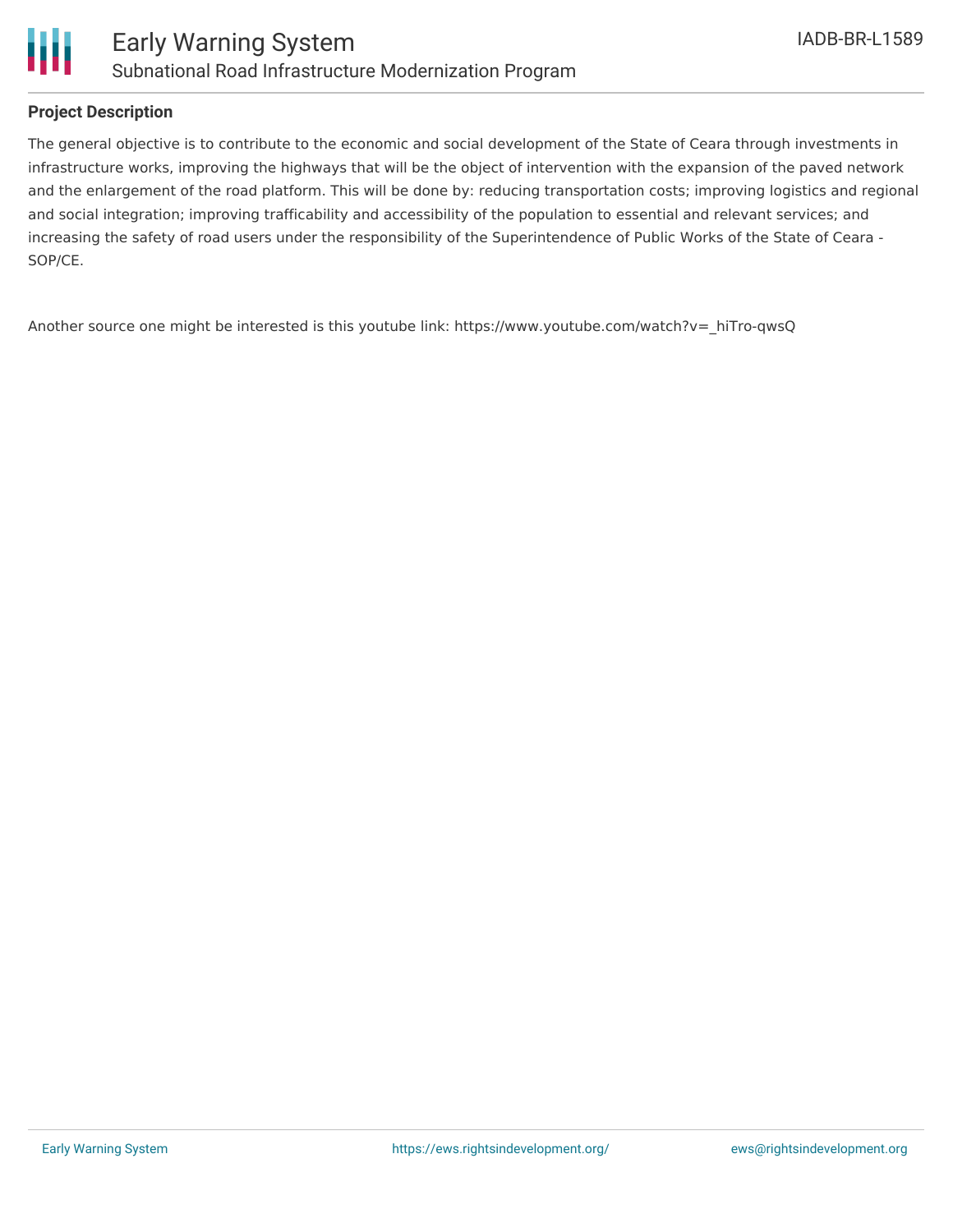

### **Investment Description**

• Inter-American Development Bank (IADB)